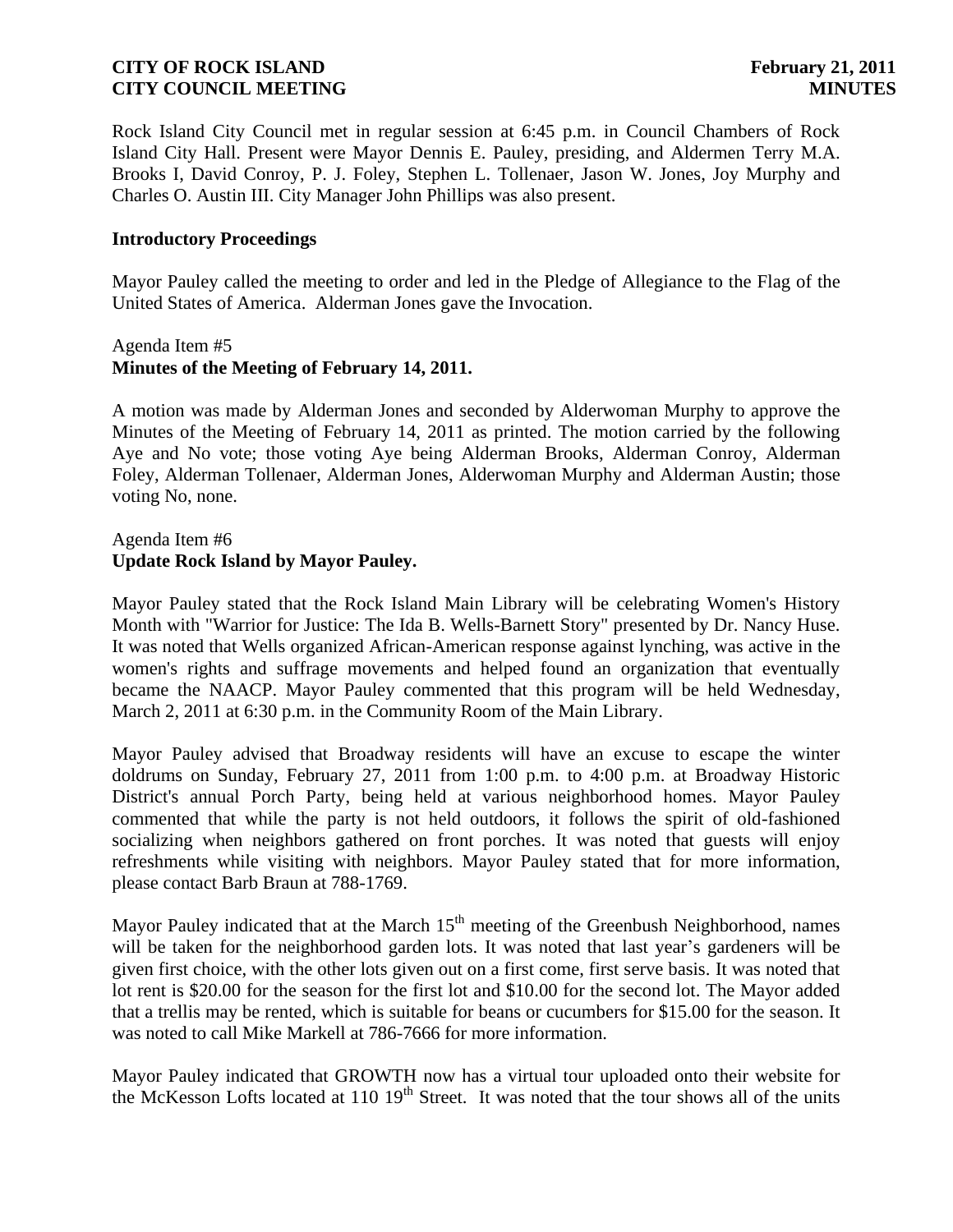that are available. Mayor Pauley stated that the viewer can walk-thru each unit, and has control over what is being looked at by clicking around on the photo shown. The Mayor stated to please visit [www.LiveRI.com](http://r20.rs6.net/tn.jsp?llr=74ity5bab&et=1104469737826&s=529&e=001s5WLTCrk_uhdZwNgxkpfsDy6M1WkN_edE9HuqKjR24ttcId-LdHFwz-omu4OlWeFS0J7yljDUdfXdggx8fKM5mgIWweqZAcOcQ4v-KBwPhA=) and look under the drop down menu "Housing & Neighborhoods" to experience the walk-u-thru virtual tour.

#### Agenda Item #7 **Proclamation declaring Wednesday, February 23, 2011 as Rotary Day.**

Mayor Pauley read the Proclamation declaring Wednesday, February 23, 2011 as Rotary Day. Tom Hammar, President of the Rock Island Rotary Club and Dr. Bud Phillis accepted the proclamation.

Mr. Hammar thanked the Mayor and Council for the proclamation. Mr. Hammar stated that they are honored to be part of this wonderful community and they look forward to serving the community for many more years to come.

# Agenda Item #8 **Proclamation declaring February 27, 2011 as NAACP Religious Affairs Community Day.**

Mayor Pauley read the Proclamation declaring February 27, 2011 as NAACP Religious Affairs Community Day.

Ms. Ametra Carrol, Chairperson of the Religious Affairs Committee accepted the proclamation. Ms. Carrol thanked the Council for the proclamation and invited them to the  $3<sup>rd</sup>$  annual community day celebration to be held on Sunday, February 27, 2011 at 3:30 p.m. at the Second Baptist Church located at 919  $6<sup>th</sup>$  Avenue, Rock Island, IL. Ms. Carrol advised that the keynote speaker will be Pastor Joseph D. Williamson III of the Second Baptist Church. It was noted that the theme for the event is "The Giants Keep Coming." Ms. Carrol added that the purpose of the event is to celebrate the amazing accomplishments of the NAACP working in partnership with the FAITH Community. It was noted to please contact Ms. Carrol with any questions at (309) 373-1202.

# Agenda Item #9 **Presentation by the Quad Cities Convention and Visitors Bureau.**

Mr. Joe Taylor, President and CEO of the Quad Cities Convention and Visitors Bureau stepped forward.

Mr. Taylor stated that a number of improvements have been made to the 2011 Visitors Guide, which was distributed to Council. It was noted that there are improvements to the maps and several attractions in Southwest Rock Island have been added. Mr. Taylor noted that they are redesigning the on-line store to be more inclusive of the entire Quad Cities. Mr. Taylor stated that they are promoting Schwiebert Riverfront Park by way of the upcoming train festival, which will be held from July  $21^{st}$  through July  $24^{th}$ . Mr. Taylor further discussed the train festival. Mr. Taylor advised that Davenport is the end point this year for RAGBRAI. Mr. Taylor thanked Council for their continued support.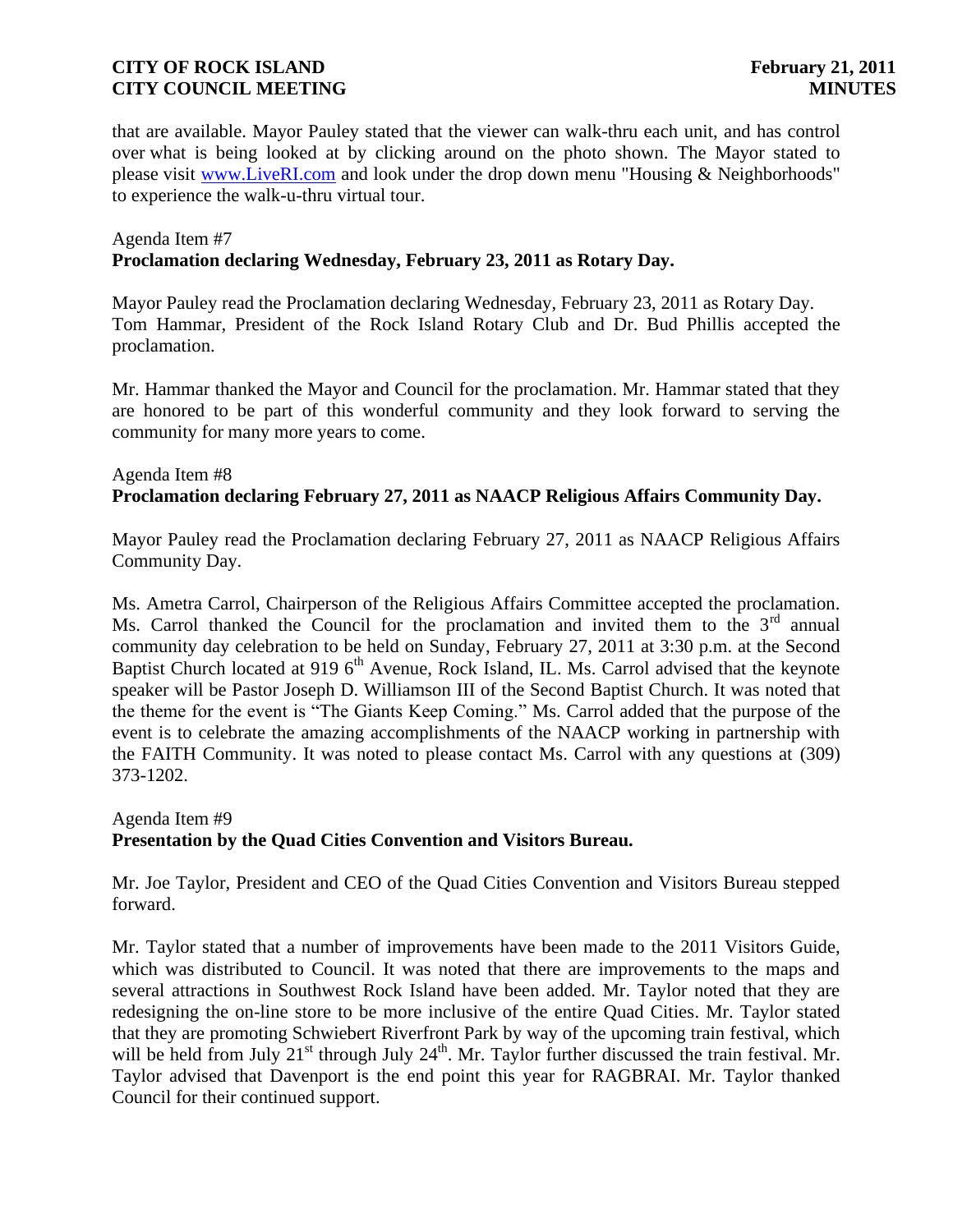Alderwoman Murphy thanked Mr. Taylor for listening to Council's suggestions and implementing some of them in regards to the on-line store and the visitors guide.

# Agenda Item #10 **Presentation of the Fiscal Year 2011/2012 Budget by City Manager John Phillips.**

City Manager John Phillips addressed Council and stated that during the budget preparation process, the City focused on maintaining services at a high level, maintaining the financial condition of the City, minimizing the impact on the City workforce and focusing on accomplishing the goals that Council set at their annual Goal Setting Session.

Mr. Phillips stated that it was a challenging year. Mr. Phillips advised that the income tax was \$613,000.00 less than it was in 2008. It was noted that replacement tax is also down over \$600,000.00 from what it was in 2008. Mr. Phillips indicated that health insurance is up about 13% or \$245,000.00; self insurance is up about \$200,000.00; and the increase in ambulance bad debt, which reflects an increase in the percent of the uncollectable for ambulance service is up over \$300,000.00 from last year.

Mr. Phillips advised that the budget process has been underway for many months. It was noted that department budgets were prepared in September. Mr. Phillips indicated that the first tally showed a shortfall in the General Fund of \$2.4 million dollars. It was noted that the departments made budget cuts of \$1.3 million dollars that included; eliminating three (3) General Fund positions, two (2) in Police and one (1) in Fire; improved the financial process in the Finance Department; reduced overtime, training, services and supplies; and made other shifts of costs to other funds. These adjustments reduced the shortfall to \$1.1 million dollars. Mr. Phillips pointed out that a variety of options were prepared to close the remaining budget gap. In early December, staff and the City Council worked to provide a public process. This identified 37 options, which was laid out in four (4) public meetings and an internet survey was utilized. It was noted that in January, Council discussed and reviewed these options extensively. Mr. Phillips commented that the \$1.1 million dollars in cost cuts made up \$815,000.00 of it and \$359,000.00 was attributed to the tax and fee increases. It was noted that 69% were cuts and 31% were revenue increases. Mr. Phillips stated that the proposed budget is balanced.

Mr. Phillips stated that the General Fund is up 3.7% this year over the current budget year. It was noted that wages and overtime are down in this budget over the current fiscal year. Mr. Phillips noted that there is no general wage increase for any group of employees in this proposed budget. It was noted that pensions are down slightly. Mr. Phillips commented that Police, Fire and Public Works make up 85% of the General Fund budget. It was noted that the total budget is \$104,855.442.00.

Mr. Phillips discussed the City's workforce as it relates to past years in regards to the budget. Mr. Phillips then discussed the property tax levy. It was noted that the property tax levy approved in December would keep the property tax rate the same and increase the property tax levy by 1.7%. Mr. Phillips indicated that it is recommended to consider a reduction in the levy by the amount of \$74,634.00. Mr. Phillips added that this would allow the property tax rate to decline approximately one-cent per one-hundred dollars of assessed value. Mr. Phillips stated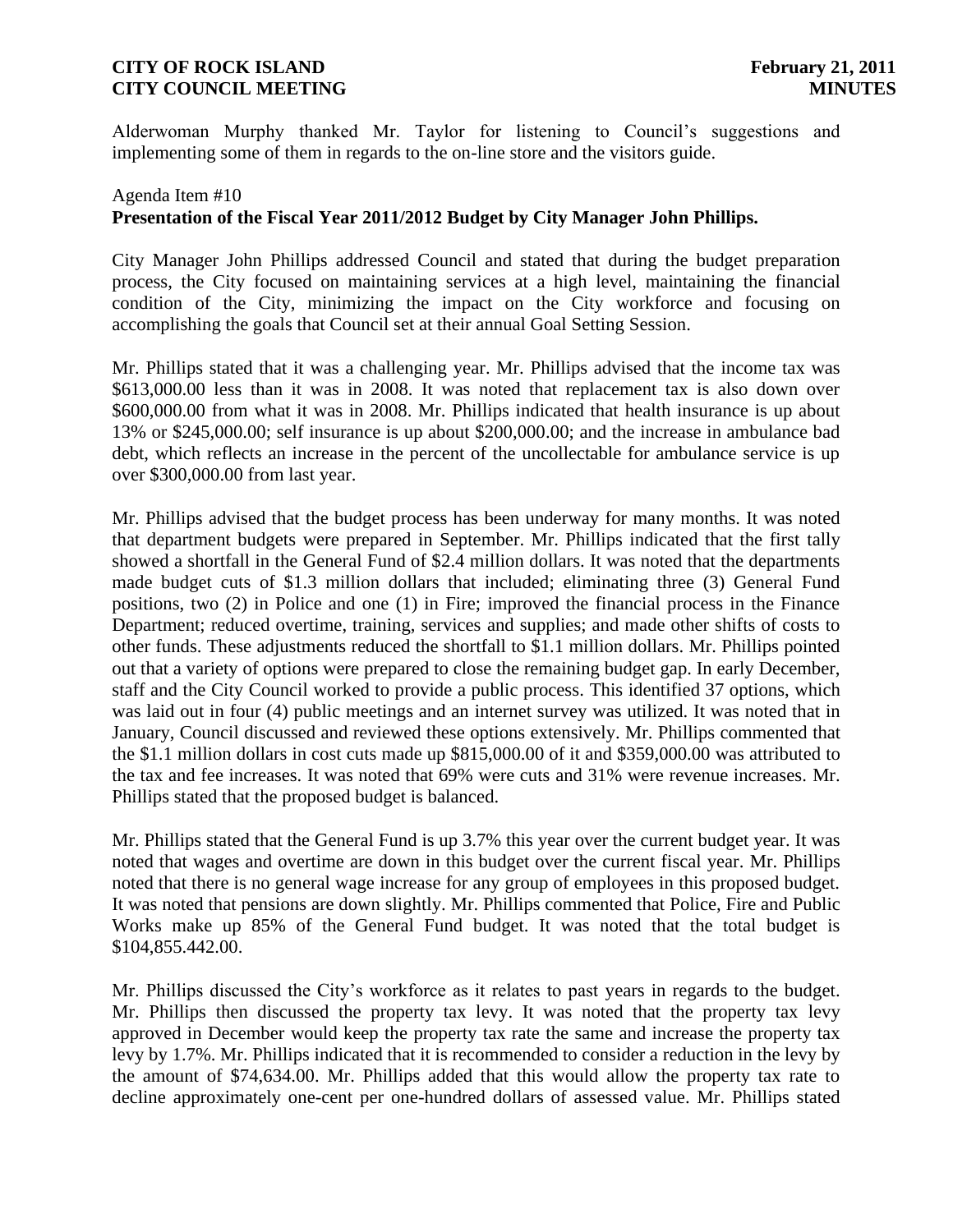that this can be done and maintain a balanced budget by not filling a vacant position in Animal Control and coupling this with a small surplus in the General Fund in the proposed budget. It was noted that this position is currently vacant and there is no layoff by not filling this position. Mr. Phillips explained that with this change, the property tax levy would increase by only 1.0%. It was noted that a revised and decreased tax levy can be approved through the month of March.

Mr. Phillips discussed the distribution of property taxes to various taxing bodies. It was noted that the City receives about 25% of the property taxes paid by Rock Island tax payers; schools receive about 53% and the County receives 9.0%.

City Manager Phillips indicated that the City of Rock Island has reduced the tax rate over the years from a high of \$4.13 in the early 90's per \$100.00 of assessed value to \$2.36. Mr. Phillips explained that as the assessed value of property in Rock Island increased over the years, the tax rate was decreased. It was noted that taxes would then be collected at a rate less than the rate of the growth of property values. Mr. Phillips recommended that the City continue this pattern this year with a slight reduction in the rate. Mr. Phillips indicated that in past years, the largest share of the property tax has funded general City operations. However, in the last several years, the largest share goes to fund Police and Fire pensions, which is at 37%. In addition, about 32% of the City's property tax bill goes for Parks and Library and 29% goes for General Fund services.

City Manager Phillips concluded the discussion reviewing various strategic issues for the coming year, which included maintaining and enhancing the financial strength of the City, wages, health insurance, pension obligations, economic development and Federal and State funding. In addition, Mr. Phillips discussed progress as it relates to various projects including the continued implementation of the Long Term Control Plan, expansion of the Martin Luther King Center and the Rock Island Fitness and Activity Center (RIFAC) expansion.

Mr. Phillips reminded Council that the budget work sessions will be held on Saturday, February 26, 2011 beginning at 8:00 a.m. and on Saturday, March 5, 2011. Mr. Phillips added that the 2011/2012 budget will be presented in March for approval so that it is adopted prior to the beginning of the new fiscal year, which starts on April 1, 2011. Mr. Phillips thanked Council and staff for all of their hard work on the budget.

#### Agenda Item #11

**A Special Ordinance amending Chapter 4, Sec. 4-183 of the Code of Ordinances regarding rental residential property license and inspection fees.** *A Motion remains on the floor***:**  *(Alderman Austin moved and Alderman Brooks seconded to consider, suspend the rules and pass the ordinance.)*

Note: Item #11 was deferred for one week at the Monday, February 14, 2011 Council meeting.

Discussion followed.

Alderman Conroy stated that after receiving the numbers that were requested last week, he would like to evaluate this in regards to the difference of the \$76,000.00 that the City now has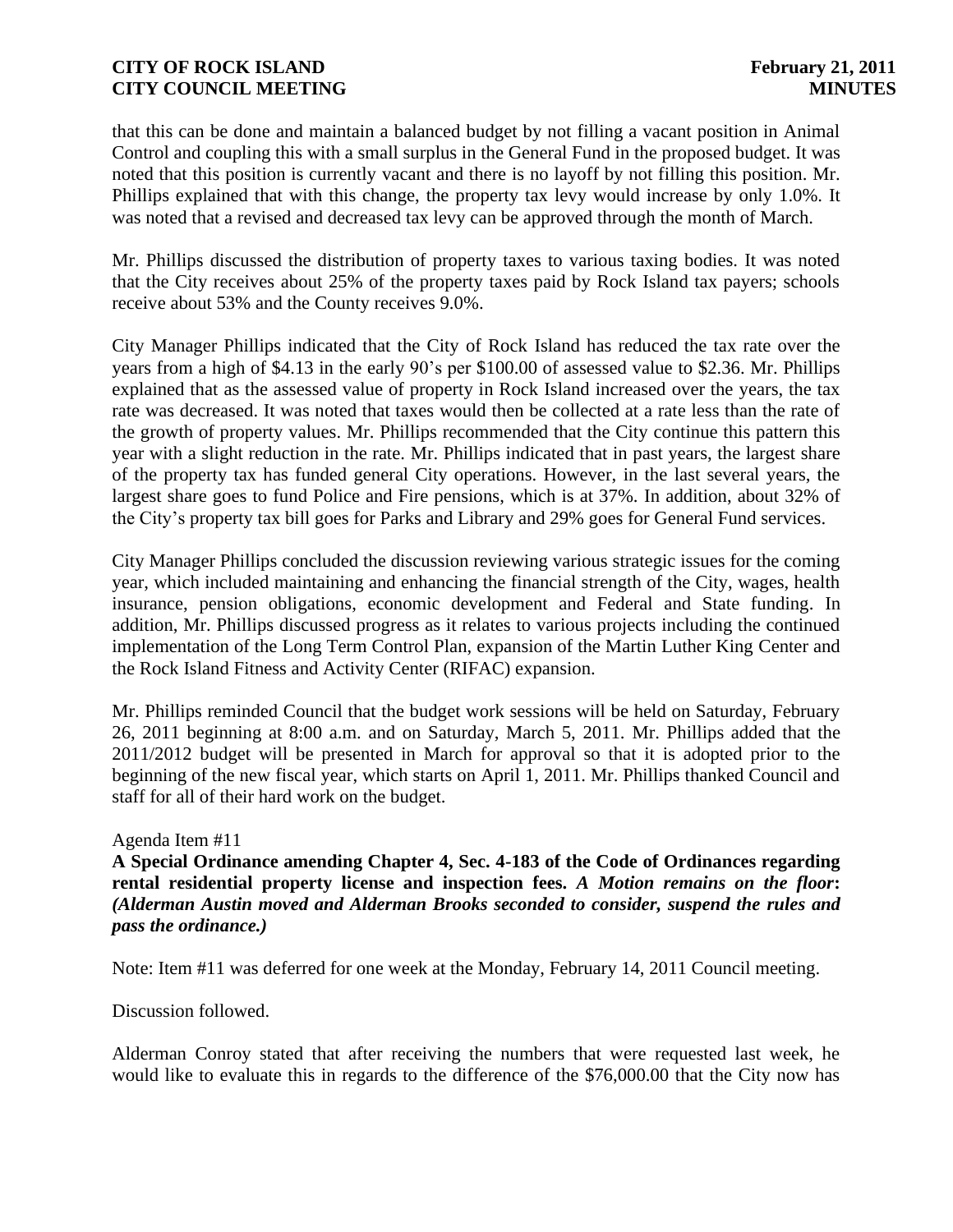due to a reduction in a position. Alderman Conroy advised that he would like to wait until after the two (2) budget sessions in determining whether or not to raise fees or do other things.

Alderman Tollenaer agreed with Alderman Conroy.

After more discussion, Alderman Conroy moved and Alderman Tollenaer seconded to defer Agenda Item #11 for two (2) weeks (March 7, 2011). The motion carried by the following Aye and No vote: those voting Aye being Alderman Brooks, Alderman Conroy, Alderman Foley, Alderman Tollenaer, Alderman Jones, Alderwoman Murphy and Alderman Austin; those voting No, none.

Note: Agenda Item #11 will be on the March 7, 2011 Agenda.

## Agenda Item #12 **A Special Ordinance granting a Special Use Permit at 2107 17th Street.**

It was moved by Alderman Foley, seconded by Alderwoman Murphy to consider, suspend the rules and pass the ordinance. The motion carried by the following Aye and No vote: those voting Aye being Alderman Brooks, Alderman Conroy, Alderman Foley, Alderman Tollenaer, Alderman Jones, Alderwoman Murphy and Alderman Austin; those voting No, none.

Agenda Item #13

# **A Special Ordinance amending Chapter 9, Sec.9-26, 9-40, 9-41, 9-47, 9-88 and 9-96 of the Code of Ordinances regarding parking fines.**

Alderman Austin moved and Alderman Foley seconded to consider, suspend the rules and pass the ordinance. The motion carried by the following Aye and No vote: those voting Aye being Alderman Brooks, Alderman Conroy, Alderman Foley, Alderman Tollenaer, Alderman Jones, Alderwoman Murphy and Alderman Austin; those voting No, none.

Agenda Item #14 **CLAIMS**

It was moved by Alderman Austin, seconded by Alderman Jones to accept the following reports and authorize payment as recommended. The motion carried by the following Aye and No vote: those voting Aye being Alderman Brooks, Alderman Conroy, Alderman Foley, Alderman Tollenaer, Alderman Jones, Alderwoman Murphy and Alderman Austin; those voting No, none.

- a. Report from the Administrative Services Department regarding payment in the amount of \$3,002.82 to Mason City Business Systems for the quarterly maintenance fee for color copies printed from the Public Works Bizhub. (025)
- b. Report from the Administrative Services Department regarding payment in the amount of \$3,325.46 to Mason City Business Systems for the quarterly maintenance fee for copies printed from the CED Bizhub. (026)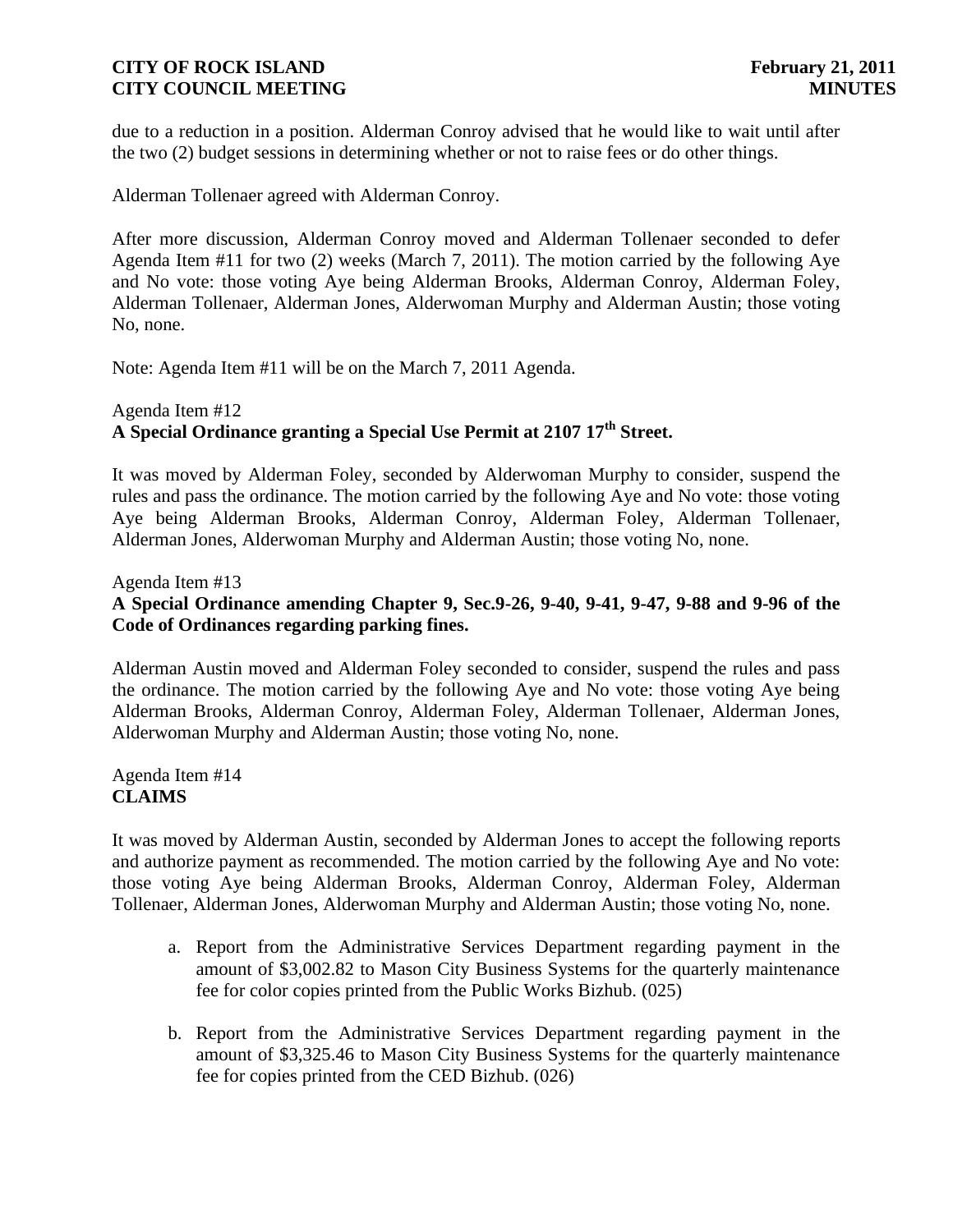- c. Report from the Administrative Services Department regarding payment in the amount of \$5,500.00 to Attorney Glenn Rudd for the GL settlement for Nicole Watson-Lam.
- d. Report from the Administrative Services Department regarding payment in the amount of \$6,000.00 to Attorney Glenn Rudd for the GL settlement for Donalda McDuffy.
- e. Report from the Public Works Department regarding payment #3 in the amount of \$523,008.73 to General Constructors, Inc. for services provided for the Public Works street garage project. (042)
- f. Report from the Public Works Department regarding payment #3 and final in the amount of \$12,704.80 to Advanced Environmental for services provided for the Martin Luther King Center asbestos removal project. (043)
- g. Report from the Public Works Department regarding payment in the amount of \$82,405.69 to Langman Construction, Inc. for services provided for an emergency water main repair on  $30<sup>th</sup>$  Street between  $38<sup>th</sup>$  Avenue and Valley Drive. (045)

## Agenda Item #15 **Claims for the week of February 11th through February 17th in the amount of \$750,149.68**.

Alderman Conroy moved and Alderman Foley seconded to allow the claims. The motion carried by the following Aye and No vote: those voting Aye being Alderman Brooks, Alderman Conroy, Alderman Foley, Alderman Tollenaer, Alderman Jones, Alderwoman Murphy and Alderman Austin; those voting No, none.

#### Agenda Item #16

## **Report from the Administrative Services Department regarding the purchase of a door security system for City Hall including hardware, software and installation from ADT Security Services, Inc. in the amount of \$12,356.90.**

It was moved by Alderman Jones, seconded by Alderwoman Murphy to approve the purchase as recommended and authorize payment. The motion carried by the following Aye and No vote: those voting Aye being Alderman Brooks, Alderman Conroy, Alderman Foley, Alderman Tollenaer, Alderman Jones, Alderwoman Murphy and Alderman Austin; those voting No, none.

#### Agenda Item #17

**Report from the Finance Department regarding budget transfers and purchase of the iNovah Centralized Cash Receipting System from Harris Computer Systems, recommending the transfer of \$17,650.00 from the e-billing project and \$30,000.00 from the telephone project to the software project in the total amount of \$47,650.00.**

Alderman Foley moved and Alderwoman Murphy seconded to approve the transfers as recommended and authorize purchase.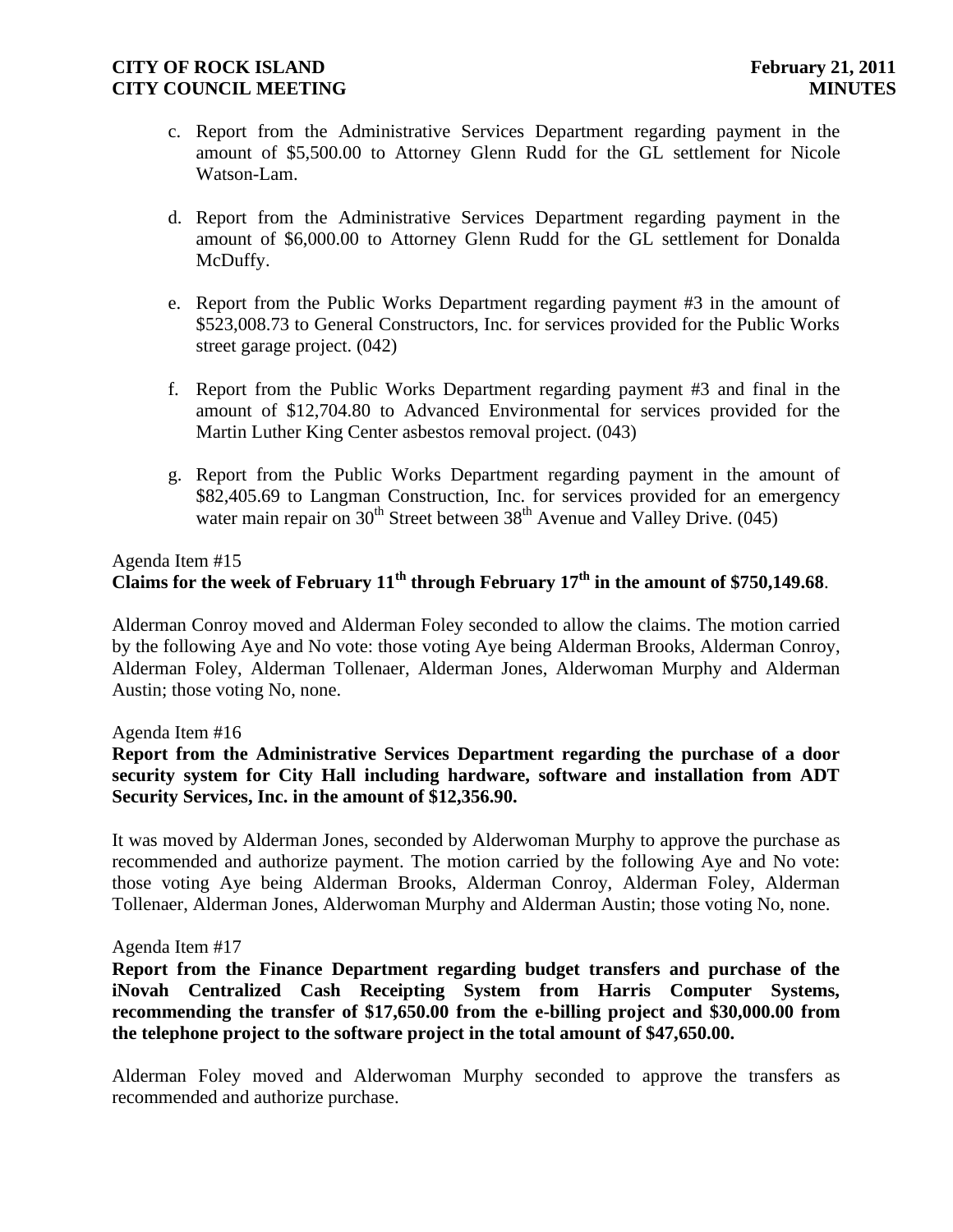Discussion followed. Alderman Conroy inquired as to what this would do to the other projects.

Finance Director Bill Scott stated that these are remaining funds. The money is just being moved around.

After discussion, the motion carried by the following Aye and No vote: those voting Aye being Alderman Brooks, Alderman Conroy, Alderman Foley, Alderman Tollenaer, Alderman Jones, Alderwoman Murphy and Alderman Austin; those voting No, none.

#### Agenda Item #18

**Report from the Police Department regarding bids for the purchase of 80 Glock 22 pistols and three (3) Glock 23 pistols from Ray O'Herron Company in the amount of \$33,947.00, recommending declaring 107 designated pistols from the Police Department inventory as surplus for trade-in towards the purchase in the amount of \$29,532.00 and an adjustment increasing the State Drug Prevention Fund in the amount of \$4,415.00.** 

It was moved by Alderman Jones, seconded by Alderman Conroy to award the bid as recommended, authorize trade-in and purchase and refer to the City Attorney for an ordinance. The motion carried by the following Aye and No vote: those voting Aye being Alderman Brooks, Alderman Conroy, Alderman Foley, Alderman Tollenaer, Alderman Jones, Alderwoman Murphy and Alderman Austin; those voting No, none.

#### Agenda Item #19

# **Report from the Finance Department regarding bids for the Employee Self-Service Portal related to paperless pay services, recommending rejecting the bids for the outsourced paperless pay products and not implement the MSGovern Employee Self-Service Portal.**

Alderman Conroy moved and Alderman Tollenaer seconded to reject the bids as recommended and not implement the MSGovern employee self-service portal. The motion carried by the following Aye and No vote: those voting Aye being Alderman Brooks, Alderman Conroy, Alderman Foley, Alderman Tollenaer, Alderman Jones, Alderwoman Murphy and Alderman Austin; those voting No, none.

#### Agenda Item #20

# **Report from the Public Works Department regarding bids for a three (3) year lease/maintenance agreement for employee uniforms, recommending the bid be awarded to Aramark Uniform Service Company.**

It was moved by Alderman Tollenaer, seconded by Alderwoman Murphy to award the bid as recommended and authorize the City Manager to execute the contract documents. The motion carried by the following Aye and No vote: those voting Aye being Alderman Brooks, Alderman Conroy, Alderman Foley, Alderman Tollenaer, Alderman Jones, Alderwoman Murphy and Alderman Austin; those voting No, none.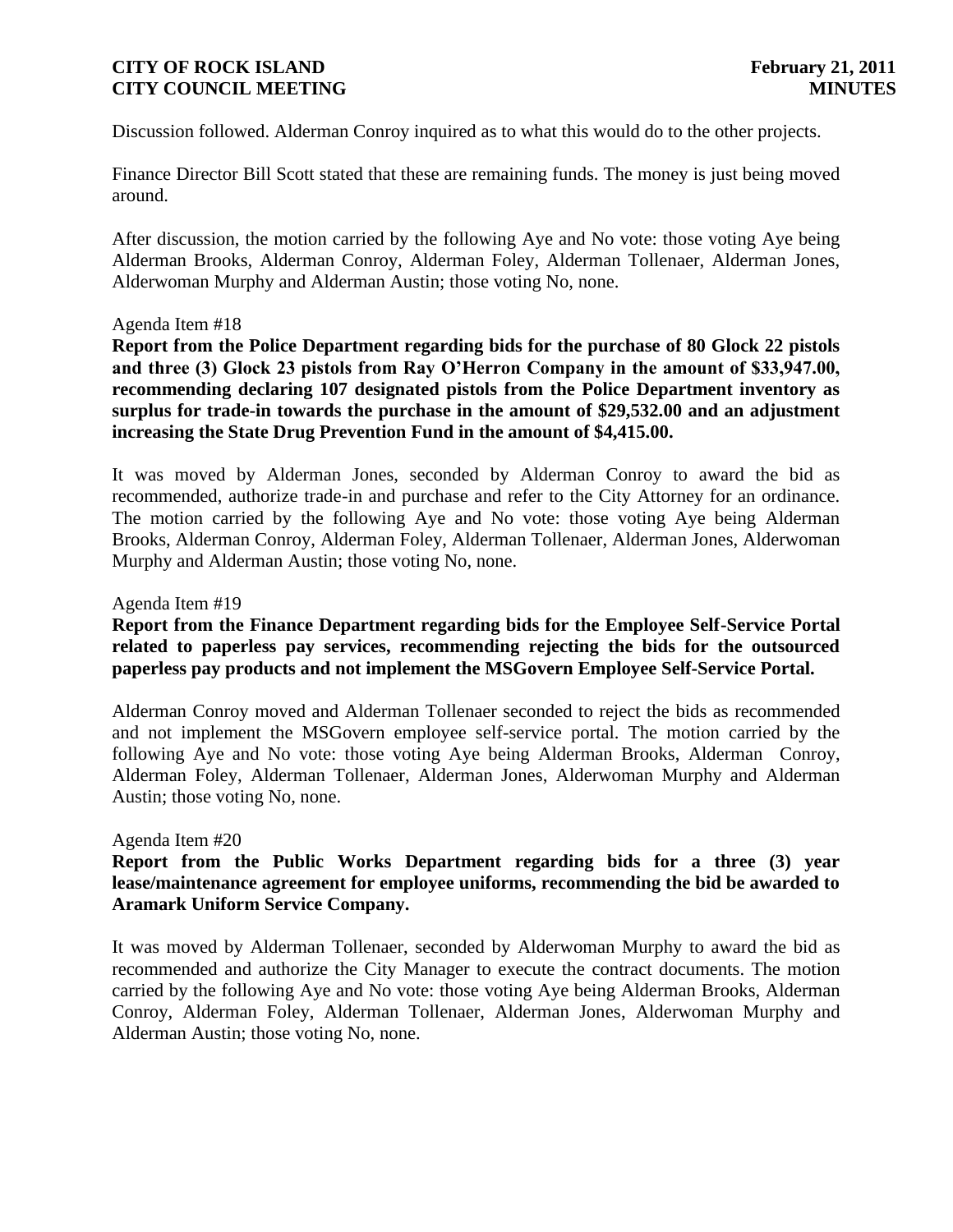#### Agenda Item #21

**Report from the Public Works Department regarding an amendment to the contract with Symbiont for additional engineering services at the former J. L. Watts Company property in an amount not to exceed \$24,750.00.**

Alderman Tollenaer moved and Alderwoman Murphy seconded to approve the amendment as recommended and authorize the City Manager to execute the contract documents. The motion carried by the following Aye and No vote: those voting Aye being Alderman Brooks, Alderman Conroy, Alderman Foley, Alderman Tollenaer, Alderman Jones, Alderwoman Murphy and Alderman Austin; those voting No, none.

#### Agenda Item #22

# **Report from the Finance Department regarding an adjustment to the Fiscal Year 2011 Budget, recommending increasing the Fleet Services Fund in the amount of \$125,000.00.**

It was moved by Alderman Tollenaer, seconded by Alderman Austin to approve the budget adjustment as recommended. The motion carried by the following Aye and No vote: those voting Aye being Alderman Brooks, Alderman Conroy, Alderman Foley, Alderman Tollenaer, Alderman Jones, Alderwoman Murphy and Alderman Austin; those voting No, none.

#### Agenda Item #23

**Report from the Traffic Engineering Committee regarding requests from Longfellow**  School to; #1-create a one-way going north from 7<sup>th</sup> to 8<sup>th</sup> Avenue on 41<sup>st</sup> Street from 7:30 **a.m. to 8:30 a.m. and 2:30 p.m. to 3:30 p.m.; #2-create a one-way going south from 7th to 8th Avenue on 42nd Street from 7:30 a.m. to 8:30 a.m. and 2:30 p.m. to 3:30 p.m.; #3-install stop signs north/south at 41st Street, 8th Avenue and 40th Street, 8th Avenue; and #4-install one stop sign on 39th Street so that cross traffic on 8th Avenue does not need to stop - all on Monday through Friday when school is in session.** 

Alderwoman Murphy moved and Alderman Brooks seconded to approve requests #1 and #2 as recommended and refer to the City Attorney for an Ordinance and deny requests #3 and #4 as recommended.

Discussion followed. Alderwoman Murphy stated that there were people in the audience that wished to speak on this item.

Mr. David Knuckey, Principal of Longfellow School and residing at #7 Blackhawk Hills Ct. stepped forward. Mr. Knuckey stated that the Traffic Engineering Committee proposed to deny the request for #3 and #4 for the stop signs going north/south on  $41<sup>st</sup>$ ,  $40<sup>th</sup>$  and  $39<sup>th</sup>$  Streets. Mr. Knuckey advised that there has not been a stop sign anywhere since he has been at Longfellow School. Mr. Knuckey indicated that he has always been concerned about  $40<sup>th</sup>$  Street. Mr. Knuckey stated that they want to create a better flow of traffic.

Alderwoman Murphy stated that she had talked to the majority of the residents in that area west of Longfellow School and there were a lot of concerns. Alderwoman Murphy advised that the purpose of this is student safety and to slow traffic down. It was noted that a lot of residents in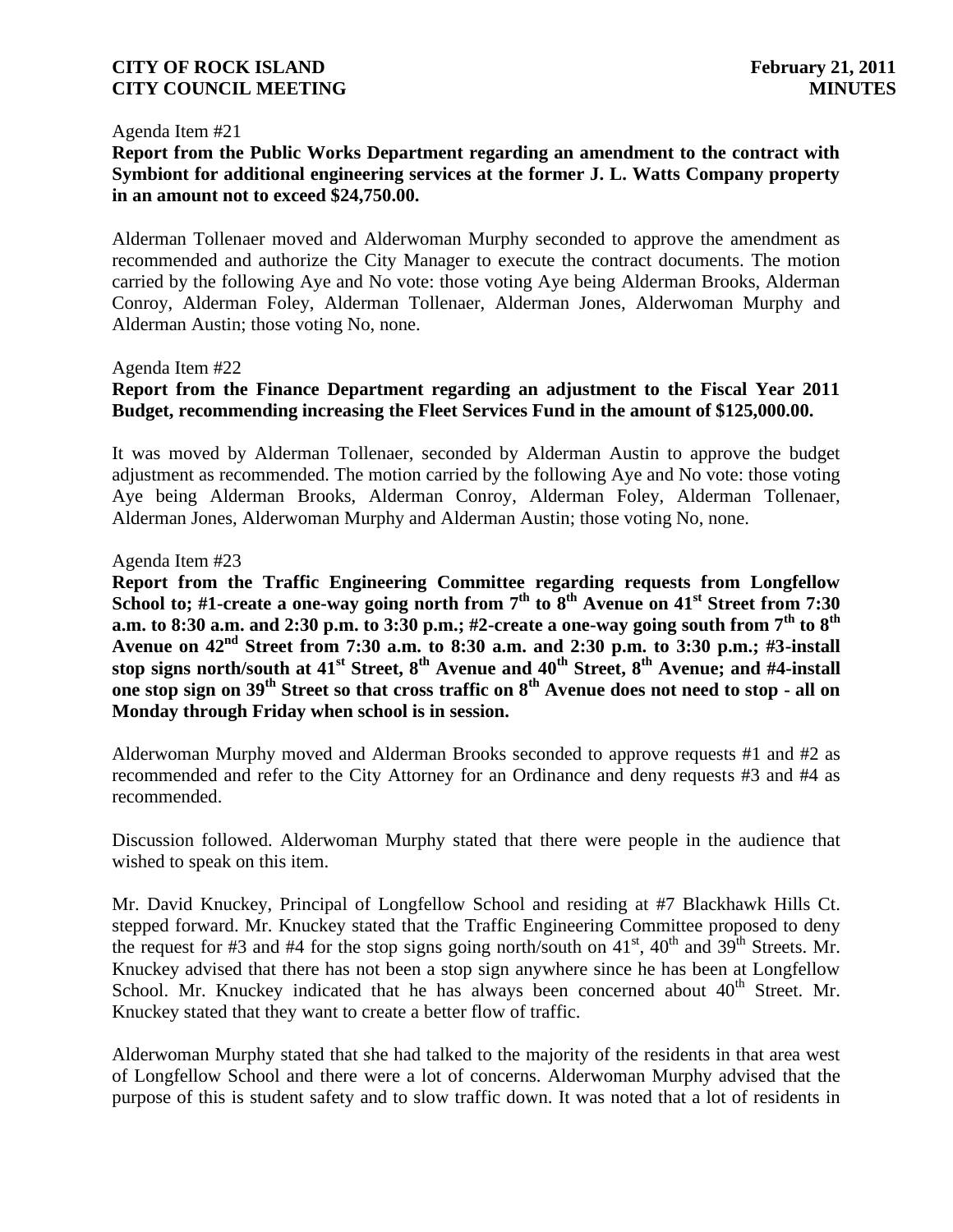that area would like to see the stop signs placed on  $8<sup>th</sup>$  Avenue so that it will slow the traffic down.

Mr. Knuckey commented that he was more concerned with the flow of traffic in the morning and afternoon. Mr. Knuckey added that the stop signs could go east/west or north/south on  $8<sup>th</sup>$ Avenue. Mr. Knuckey concluded that traffic has been an issue in this area for a long time.

Mayor Pauley inquired as to whether anyone else wished to speak on this issue.

Ms. Terry Stimpson of 1121 39<sup>th</sup> Street stepped forward. Ms. Stimpson stated that she was at the Council meeting on behalf of the Keystone Neighborhood Association. Ms. Stimpson offered that residents along  $8<sup>th</sup>$  Avenue realize that there has been an increase in traffic with the increase of population at Longfellow School. It was noted that the residents have concerns regarding speed and safety. Ms. Stimpson stated that they have no objections to the one-ways as proposed. Ms. Stimpson stated that there are concerns regarding cars parked in opposite directions on these streets and the residents were concerned about stop signs on  $39<sup>th</sup>$  and  $40<sup>th</sup>$  Streets.

Alderwoman Murphy stated that when these one-ways are instituted, some residents may be affected in regards to parking in the opposite direction. Alderwoman Murphy inquired as to whether these residents would be ticketed or would they have to move their vehicles.

Public Works Director Bob Hawes stated that he didn't think that the residents would be ticketed for facing the wrong way for that brief period of time.

Alderwoman Murphy also inquired as to whether the Traffic Engineering Committee looked at installing stop signs on  $8<sup>th</sup>$  Avenue.

Mr. Hawes stated that they looked at stop signs and recommended no stop signs in any direction due to none of the intersections meeting the requirements.

After discussion, Alderwoman Murphy removed her first and Alderman Brooks removed his second.

The new and final motion reads as follows:

Alderwoman Murphy moved and Alderman Brooks seconded to approve request #1-create a one-way going north from  $7<sup>th</sup>$  to  $8<sup>th</sup>$  Avenue on  $41<sup>st</sup>$  Street from 7:30 a.m. to 8:30 a.m. and 2:30 p.m. to 3:30 p.m., Monday through Friday, when school is in session; #2-create a one-way going south from  $7<sup>th</sup>$  to  $8<sup>th</sup>$  Avenue on  $42<sup>nd</sup>$  Street from 7:30 a.m. to 8:30 a.m. and 2:30 p.m. to 3:30 p.m.; Monday through Friday, when school is in session; #3-install stop signs on  $8<sup>th</sup>$  Avenue east/west at  $39<sup>th</sup>$  Street,  $40<sup>th</sup>$  Street and  $41<sup>st</sup>$  Street, permanently (24 hours a day, seven (7) days a week); and  $#4$ -install a stop sign on  $41<sup>st</sup>$  Street and  $8<sup>th</sup>$  Avenue on south side of intersection, permanently (24 hours a day, seven (7) days a week) and refer to the City Attorney for an ordinance.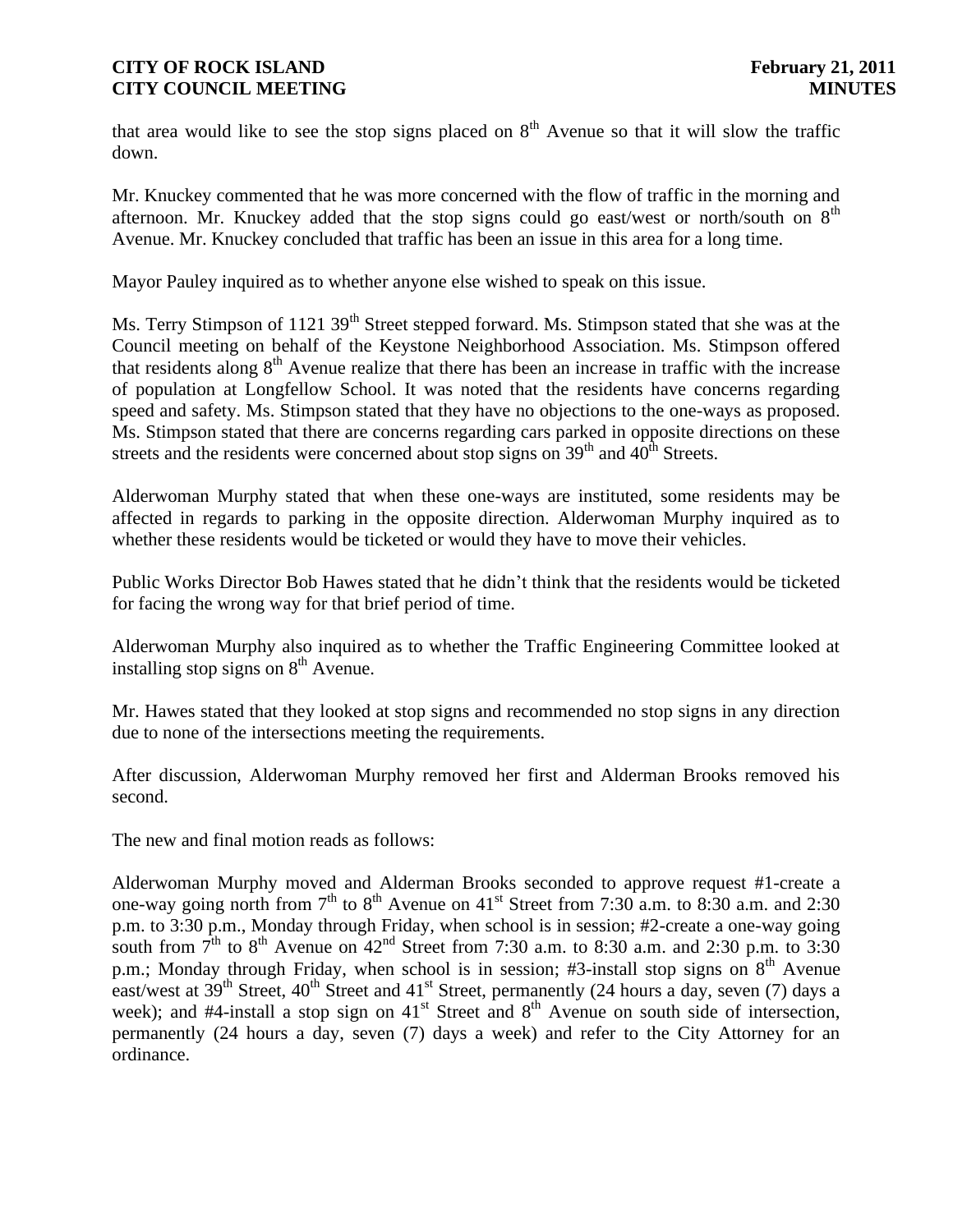After more discussion regarding the signage, the motion carried by the following Aye and No vote: those voting Aye being Alderman Brooks, Alderman Conroy, Alderman Foley, Alderman Tollenaer, Alderman Jones, Alderwoman Murphy and Alderman Austin; those voting No, none.

#### Agenda Item #24

## **Report from the Traffic Engineering Committee regarding a request to install a handicapped parking space at 545 24th Avenue.**

It was moved by Alderman Austin, seconded by Alderman Conroy to approve the request as recommended and refer to the City Attorney for an ordinance. The motion carried by the following Aye and No vote: those voting Aye being Alderman Brooks, Alderman Conroy, Alderman Foley, Alderman Tollenaer, Alderman Jones, Alderwoman Murphy and Alderman Austin; those voting No, none.

#### Agenda Item #25

**Report from the City Clerk regarding the Plaza Events to be scheduled for the upcoming 2011 season, a Resolution for the Quad Cities Criterium and the American Heart Association's Start! Heart Walk, requesting a waiver of application and event fees for the District's two Gallery Hops, Lunchtime on the Plaza Series and Red, White and Boom, and a waiver of the event fee for the 7th annual Labor Day Ride for Non-Hodgkin's Lymphoma sponsored by the Daiquiri Factory.**

Alderman Jones moved and Alderwoman Murphy seconded to approve the events and the waiver of fees as recommended and adopt the two Resolutions. The motion carried by the following Aye and No vote: those voting Aye being Alderman Brooks, Alderman Conroy, Alderman Foley, Alderman Tollenaer, Alderman Jones, Alderwoman Murphy and Alderman Austin; those voting No, none.

## Agenda Item #26 **Items from the City Manager's Memorandum Packet.**

City Manager Phillips inquired upon Finance Director Bill Scott to review the January Management Report.

Mr. Scott advised that there are no major changes from prior reports. It was noted that the target for revenues and expenditures is 83%. Mr. Scott stated that in the General Fund, revenues are on target at 84% and expenditures are below target at 74%. Mr. Scott indicated that the tax revenue is projected to exceed the budget by approximately \$525,000.00. It was noted that the reason for this is due to the tax amnesty program for the replacement tax. Mr. Scott advised that gaming expenditures are on target and gaming revenue is at 94% of budget.

Mr. Scott indicated that in the self insurance fund area, revenues and expenses are about at target. It was noted that revenues are above target in the health fund and expenditures are below target at 73%.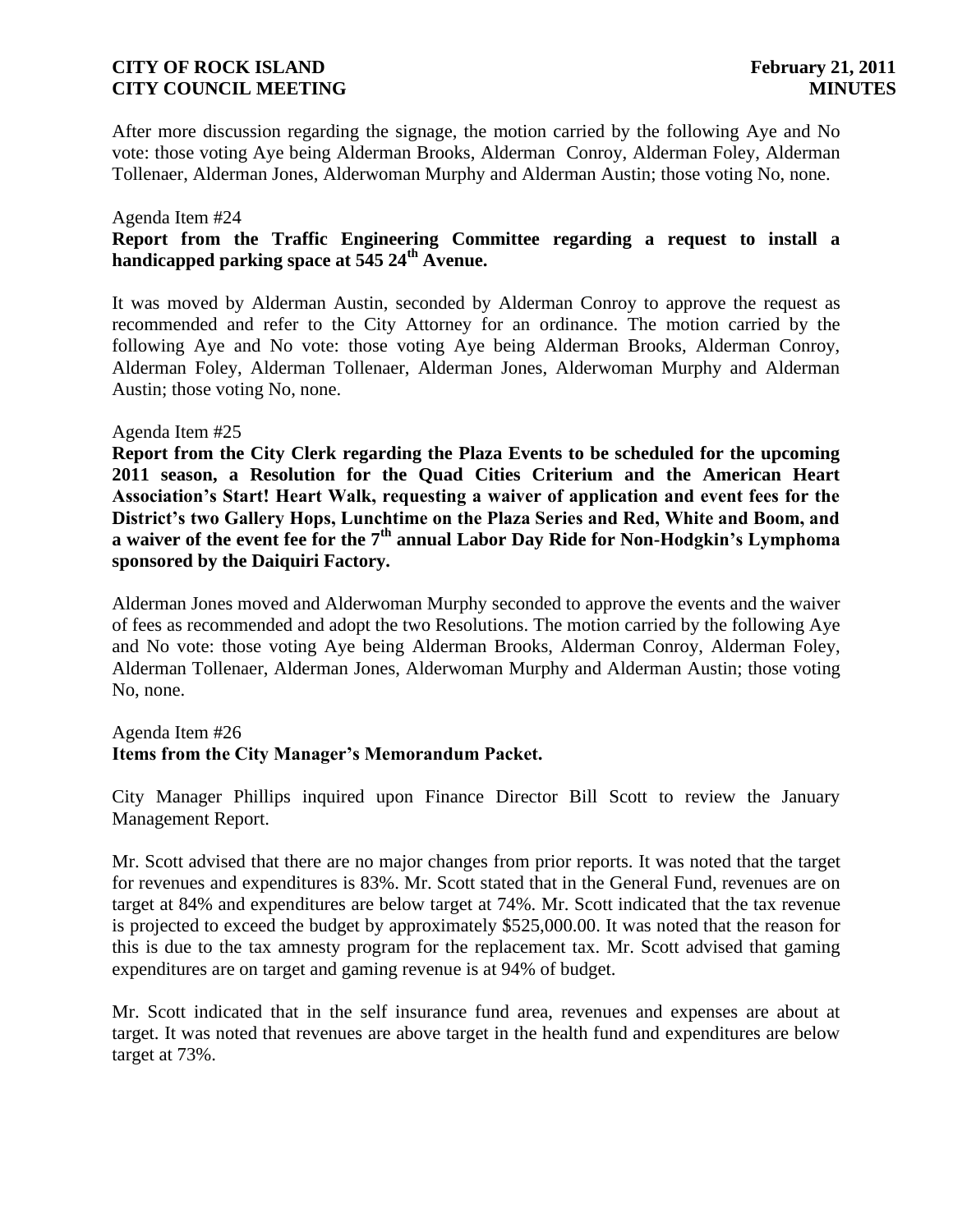Mr. Phillips stated that included in the memo packet is information from Doug Vroman, Secretary of the Fire Pension Board regarding comments about fire pension funding.

Mr. Phillips commented that the requested information regarding rental housing licenses is included in the memo packet.

Mr. Phillips made reference to information included in the memo packet regarding an update on 1<sup>st</sup> Army activities.

Alderman Foley commented that he had noticed that school zone signs are still up near Lincoln School, Audubon School and Horace Mann School. Alderman Foley stated that no students are attending those schools and inquired as to whether the signs should stay up or come down.

Alderman Austin offered that Horace Mann has students attending Monday through Friday.

Public Works Director Bob Hawes stated that staff has asked the school district to comment on this issue. However, the City has not heard anything from the school district yet.

Alderwoman Murphy commented on the garbage in the alleys and near businesses in the Downtown.

Alderman Jones stated that he was disappointed in regards to this issue. Alderman Jones indicated that there are some very responsible businesses Downtown and then there are some businesses that are not very responsible. Alderman Jones inquired to Mr. Phillips if it could be looked into in regards to charging some kind of service tax or something on property owners concerning the garbage issue.

Mr. Phillips stated that the City would follow up on this issue.

Alderwoman Murphy reminded everyone to shop Rock Island. Alderwoman Murphy stated that La Rancherita is located at 4118  $14^{th}$  Avenue. It was noted that they are open seven (7) days a week beginning at 8:00 a.m.; they serve breakfast, lunch and dinner. It was noted that spirits and beer are also available. Alderwoman Murphy advised that La Rancherita is open until 10:00 p.m., Monday through Thursday and Sunday, and on Friday and Saturday, they close at midnight.

Agenda Item #27 **Other Business.**

Mr. Timothy Dooling of 832 14½ Street voiced concerns in regards to letters concerning the jury selection process.

Agenda Item #28 **Executive Session on Personnel.**